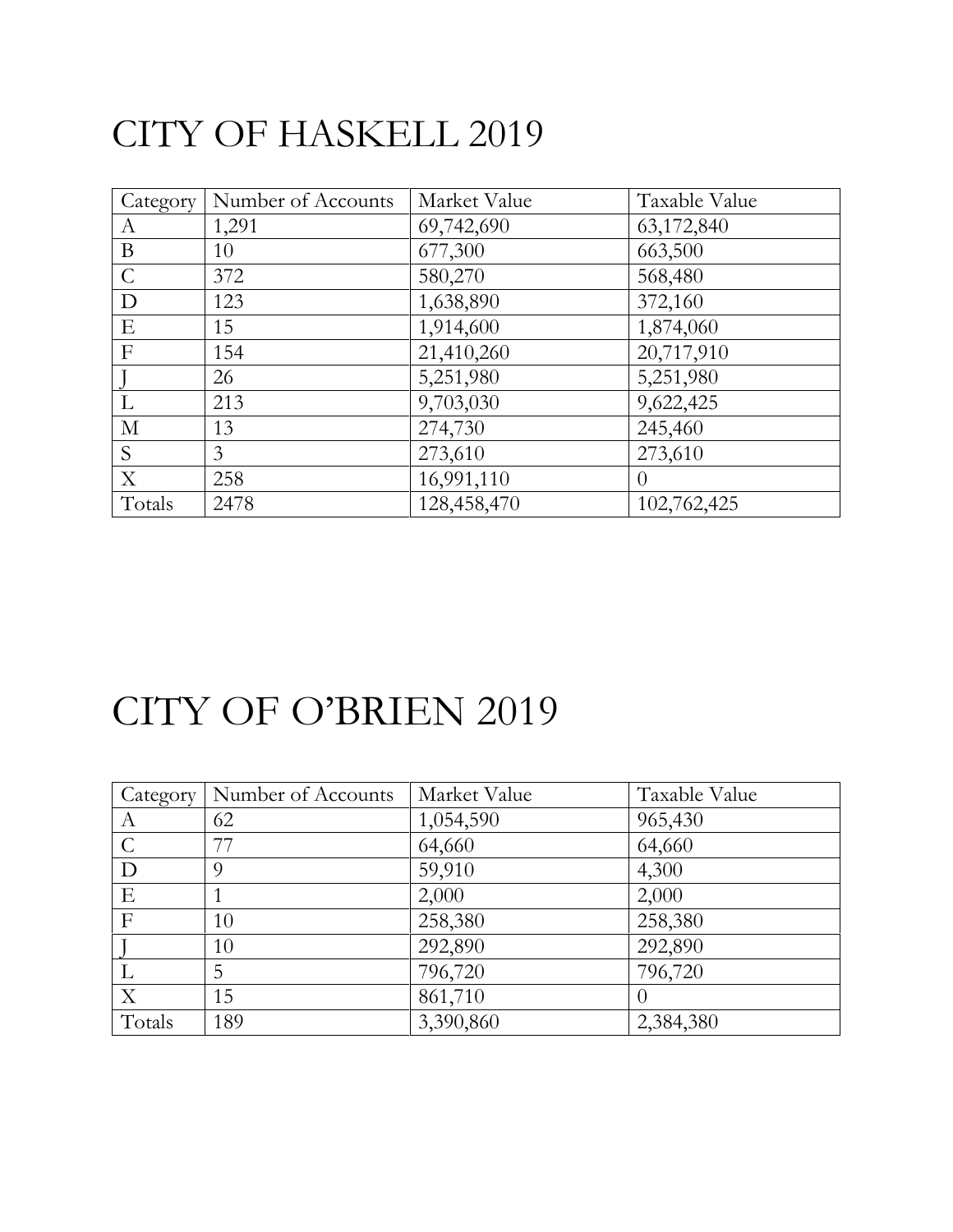# CITY OF ROCHESTER 2019

| Category      | Number of Accounts | Market Value | Taxable Value |
|---------------|--------------------|--------------|---------------|
| A             | 191                | 3,086,620    | 2,993,970     |
| $\mathcal{C}$ | 83                 | 77,420       | 75,420        |
| D             | 5                  | 13,550       | 3,830         |
| E             |                    | 11,100       | 11,100        |
| $\mathbf{F}$  | 21                 | 538,060      | 538,060       |
|               | 15                 | 740,840      | 740,840       |
|               | 14                 | 239,560      | 239,560       |
| $\mathbf{M}$  | $\overline{4}$     | 15,430       | 15,430        |
| $\mathbf X$   | 35                 | 1,081,240    | $\theta$      |
| Totals        | 369                | 5,803,820    | 4,618,210     |

### CITY OF RULE 2019

| Category       | Number of Accounts | Market Value | Taxable Value  |
|----------------|--------------------|--------------|----------------|
| A              | 371                | 9,758,640    | 8,856,630      |
| B              | 3                  | 39,910       | 39,910         |
| $\mathcal{C}$  | 141                | 134,230      | 129,640        |
| D              | 15                 | 54,580       | 22,070         |
| E              | $\theta$           | 0            | $\overline{0}$ |
| $\overline{F}$ | 60                 | 5,824,750    | 5,812,750      |
|                | 19                 | 1,327,250    | 1,327,250      |
|                | 112                | 2,367,620    | 2,255,420      |
| $\mathbf{M}$   | $\overline{2}$     | 28,780       | 28,780         |
| X              | 39                 | 3,047,670    | $\Omega$       |
| Totals         | 762                | 22,583,430   | 18,472,450     |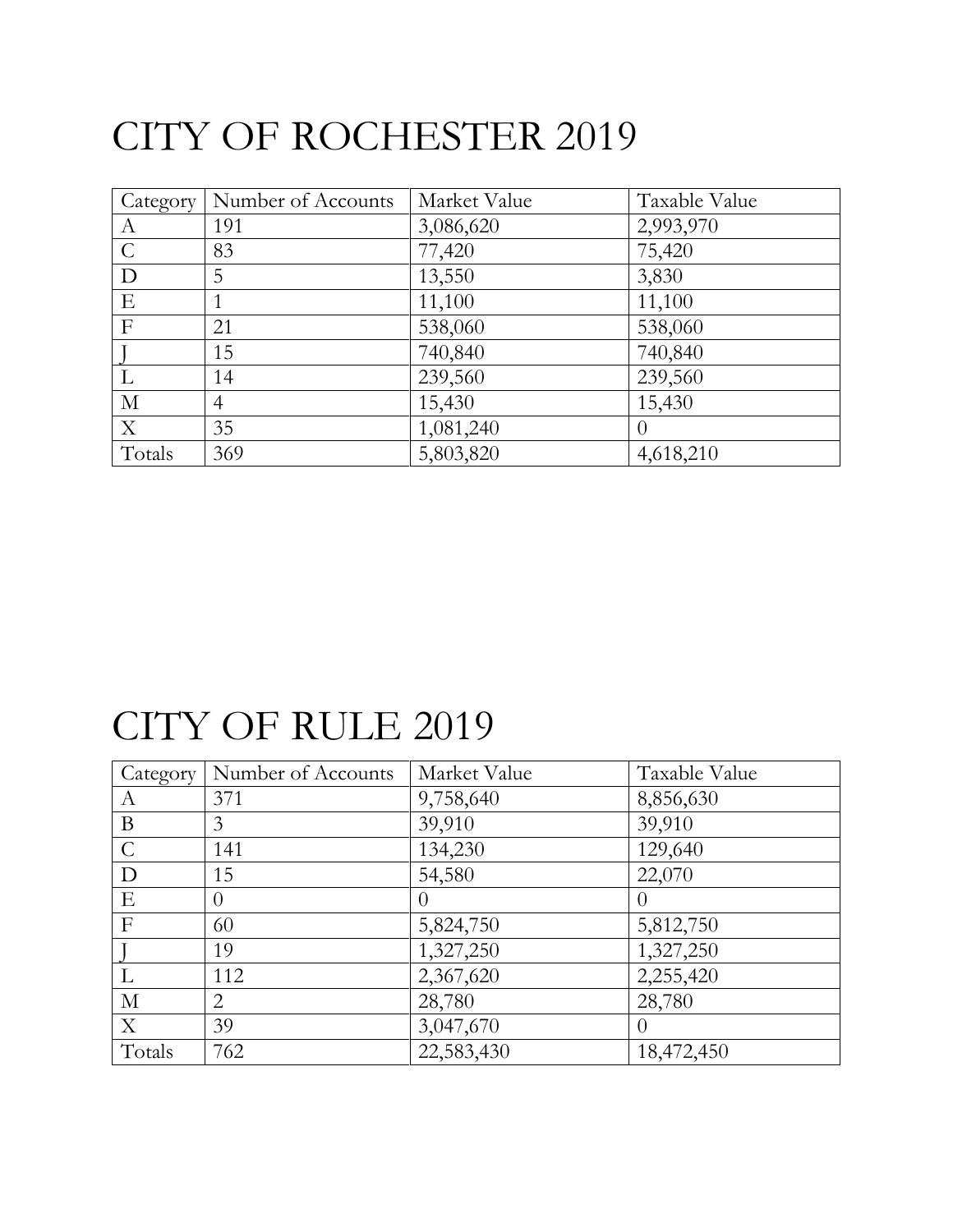# CITY OF STAMFORD 2019

|                           | Category   Number of Accounts | Market Value | Taxable Value    |
|---------------------------|-------------------------------|--------------|------------------|
| A                         |                               | 272,140      | 272,140          |
| $\mathcal{C}$             | 22                            | 123,380      | 123,380          |
| D                         | 6                             | 129,130      | 2,030            |
| E                         | 2                             | 41,800       | 41,800           |
| $\mathbf{F}$              | 23                            | 7,273,940    | 7,172,420        |
|                           | 12                            | 176,620      | 176,450          |
| L                         | 27                            | 4,342,010    | 4,316,010        |
| $\boldsymbol{\mathrm{X}}$ | 11                            | 219,240      | $\left( \right)$ |
| Totals                    | 110                           | 12,598,260   | 12,124,230       |

#### CITY OF WEINERT 2019

| Category      | Number of Accounts | Market Value | Taxable Value |
|---------------|--------------------|--------------|---------------|
| A             | 105                | 2,731,520    | 2,648,340     |
| $\mathcal{C}$ | 52                 | 66,160       | 66,160        |
| D             | 18                 | 83,960       | 26,860        |
| E             | $\left( \right)$   |              | $\theta$      |
| $\mathbf{F}$  | 9                  | 248,760      | 248,760       |
|               | 15                 | 408,670      | 408,670       |
|               | 12                 | 655,380      | 655,380       |
| X             | 22                 | 1,196,300    | $\theta$      |
| Totals        | 233                | 5,390,750    | 4,054,170     |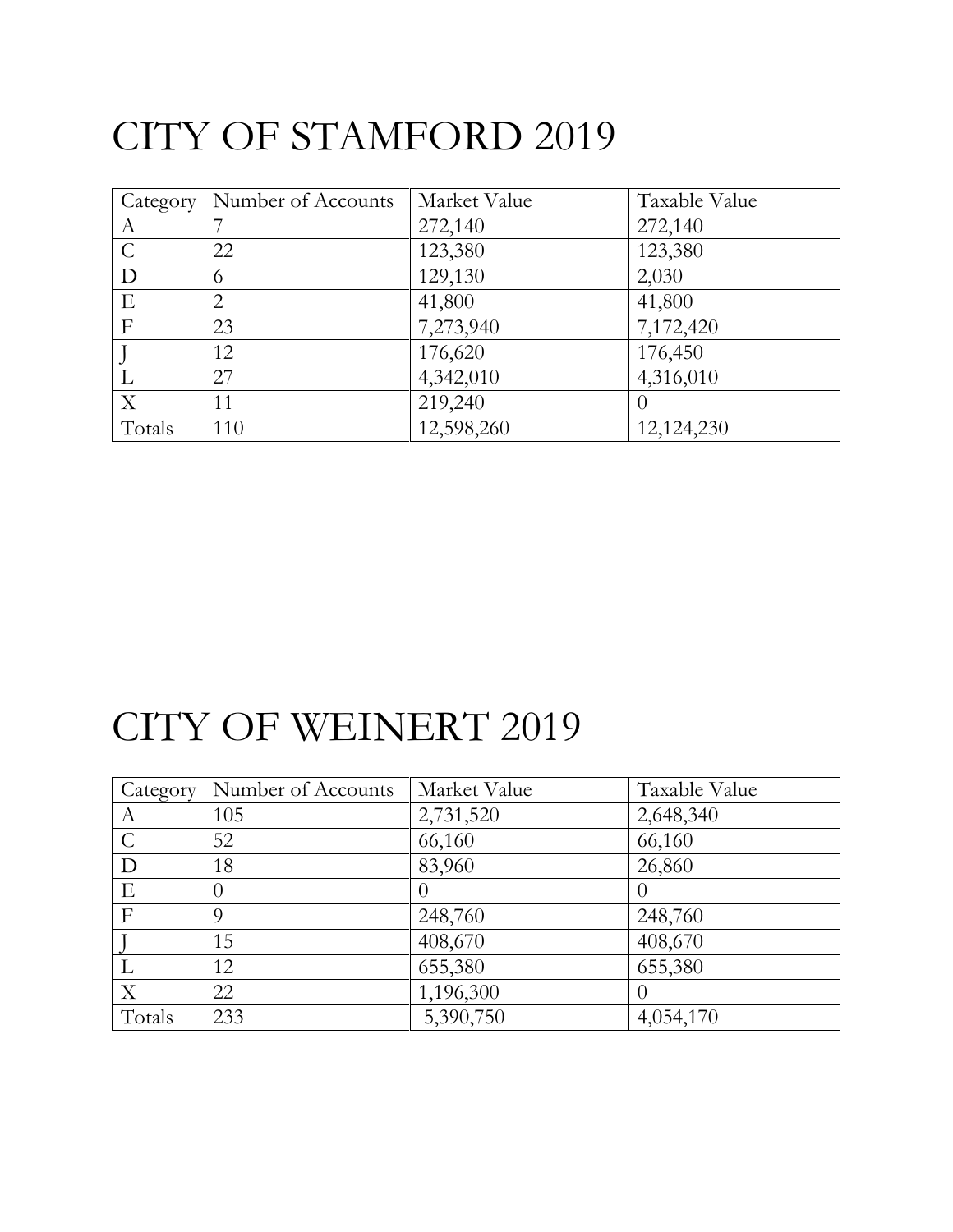# HASKELL COUNTY 2019

| Category      | Number of Accounts | Market Value  | Taxable Value |
|---------------|--------------------|---------------|---------------|
| A             | 2,578              | 105,645,240   | 90,217,090    |
| $\bf{B}$      | 13                 | 717,210       | 691,410       |
| $\mathcal{C}$ | 1,128              | 2,591,060     | 2,556,360     |
| D             | 4,407              | 520,729,330   | 51,658,230    |
| E             | 462                | 21,369,530    | 19,368,920    |
| $\mathbf F$   | 325                | 551,723,490   | 39,849,240    |
| G             | 2,059              | 41,024,690    | 41,024,690    |
|               | 314                | 227,596,900   | 226,514,560   |
| $\mathbf{L}$  | 614                | 43,543,060    | 42,403,655    |
| $\mathbf{M}$  | 215                | 3,040,240     | 2,726,820     |
| S             | 5                  | 2,684,740     | 2,684,740     |
| $\mathbf X$   | 1,432              | 31,918,010    | $\theta$      |
| Totals        | 13,552             | 1,552,583,500 | 519,695,715   |

## FARM TO MARKET 2019

| Category       | Number of | Market Value  | Taxable Value |
|----------------|-----------|---------------|---------------|
|                | Accounts  |               |               |
| A              | 2,578     | 105,645,240   | 88,644,780    |
| B              | 13        | 717,210       | 691,410       |
| $\mathcal{C}$  | 1,128     | 2,591,060     | 2,556,360     |
| D              | 4,407     | 520,729,330   | 51,658,230    |
| Ε              | 462       | 21,369,530    | 19,149,920    |
| $\overline{F}$ | 325       | 551,723,490   | 39,849,240    |
| G              | 2,059     | 41,024,690    | 41,024,690    |
|                | 314       | 227,596,900   | 226,514,560   |
| L              | 614       | 43,543,060    | 42,403,655    |
| $\mathbf{M}$   | 215       | 3,040,240     | 2,669,820     |
| S              | 5         | 2,684,740     | 2,684,740     |
| X              | 1,432     | 31,918,010    | $\Omega$      |
| Totals         | 13,552    | 1,552,583,500 | 517,847,405   |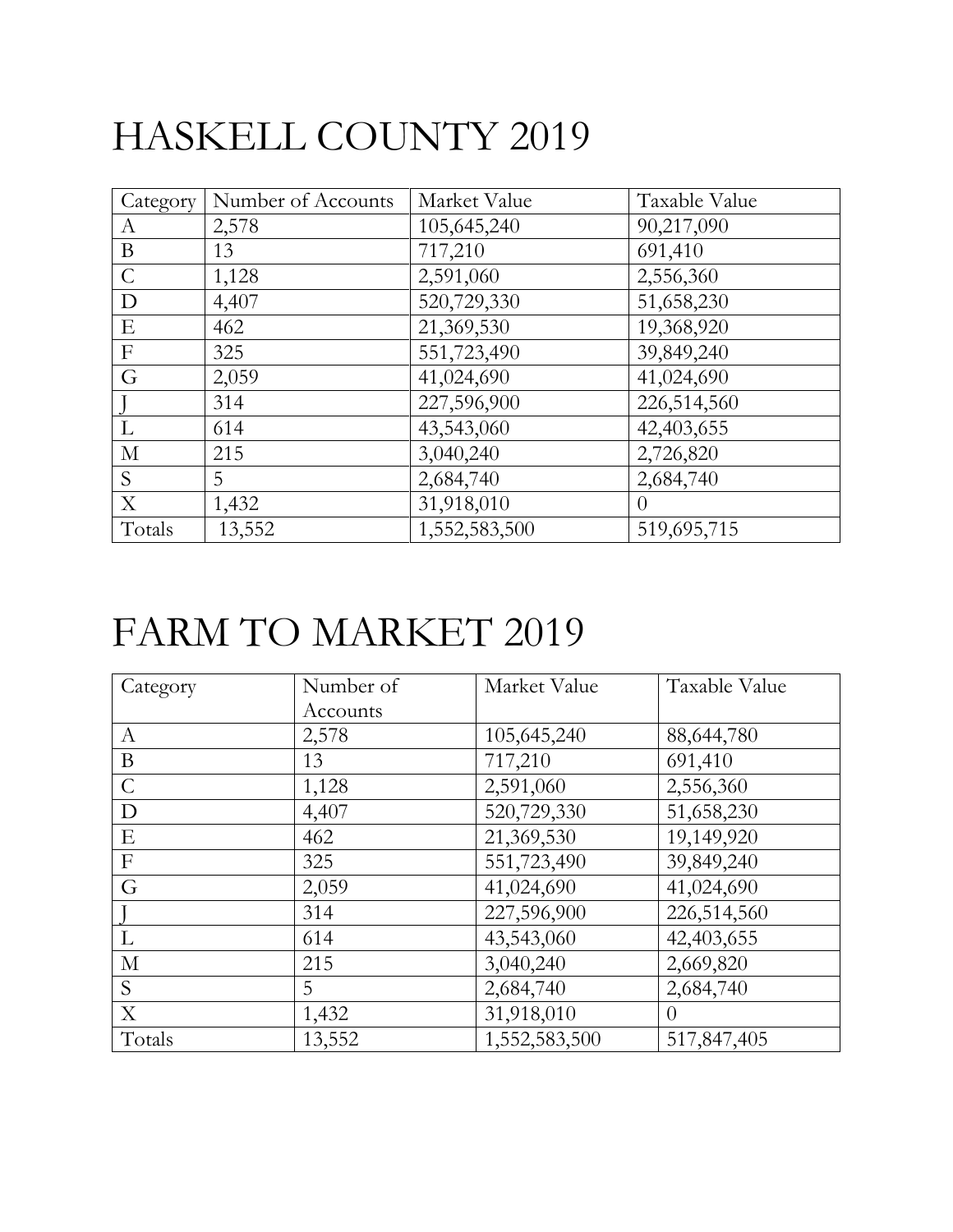# COUNTY PRECICT RD 2019

| Category      | Number of Accounts | Market Value  | Taxable Value |
|---------------|--------------------|---------------|---------------|
| A             | 2,578              | 105,645,240   | 97,335,980    |
| B             | 13                 | 717,210       | 703,410       |
| $\mathcal{C}$ | 1,128              | 2,591,060     | 2,556,360     |
| D             | 4,407              | 520,729,330   | 51,658,230    |
| E             | 462                | 21,369,530    | 20,735,140    |
| $\mathbf F$   | 325                | 551,723,490   | 39,858,280    |
| G             | 2,059              | 41,024,690    | 41,024,690    |
|               | 314                | 227,596,900   | 226,514,560   |
| $\mathbf{L}$  | 614                | 43,543,060    | 42,403,655    |
| $\mathbf{M}$  | 215                | 3,040,240     | 2,905,260     |
| S             | 5                  | 2,684,740     | 2,684,740     |
| $\mathbf X$   | 1,432              | 31,918,010    | $\theta$      |
| Totals        | 13,552             | 1,552,583,500 | 528,380,305   |

# HASKELL HOSPITAL DIST 2019

| Category         | Number of Accounts | Market Value  | Taxable Value |
|------------------|--------------------|---------------|---------------|
| A                | 2,564              | 105,203,020   | 96,893,760    |
| B                | 13                 | 717,210       | 703,410       |
| $\mathcal{C}$    | 1,089              | 2,412,110     | 2,377,410     |
| $\mathbf D$      | 4,266              | 500,070,640   | 49,994,990    |
| E                | 442                | 21,005,990    | 20,375,860    |
| $\boldsymbol{F}$ | 308                | 549,205,090   | 37,441,400    |
| G                | 2,029              | 40,905,230    | 40,905,230    |
|                  | 297                | 227,162,300   | 226,079,960   |
| L                | 588                | 42,521,870    | 41,414,595    |
| $\mathbf{M}$     | 214                | 3,005,990     | 2,871,010     |
| S                | 5                  | 2,684,740     | 2,684,740     |
| X                | 1,418              | 31,674,080    | $\theta$      |
| Totals           | 13,233             | 1,526,568,270 | 521,742,365   |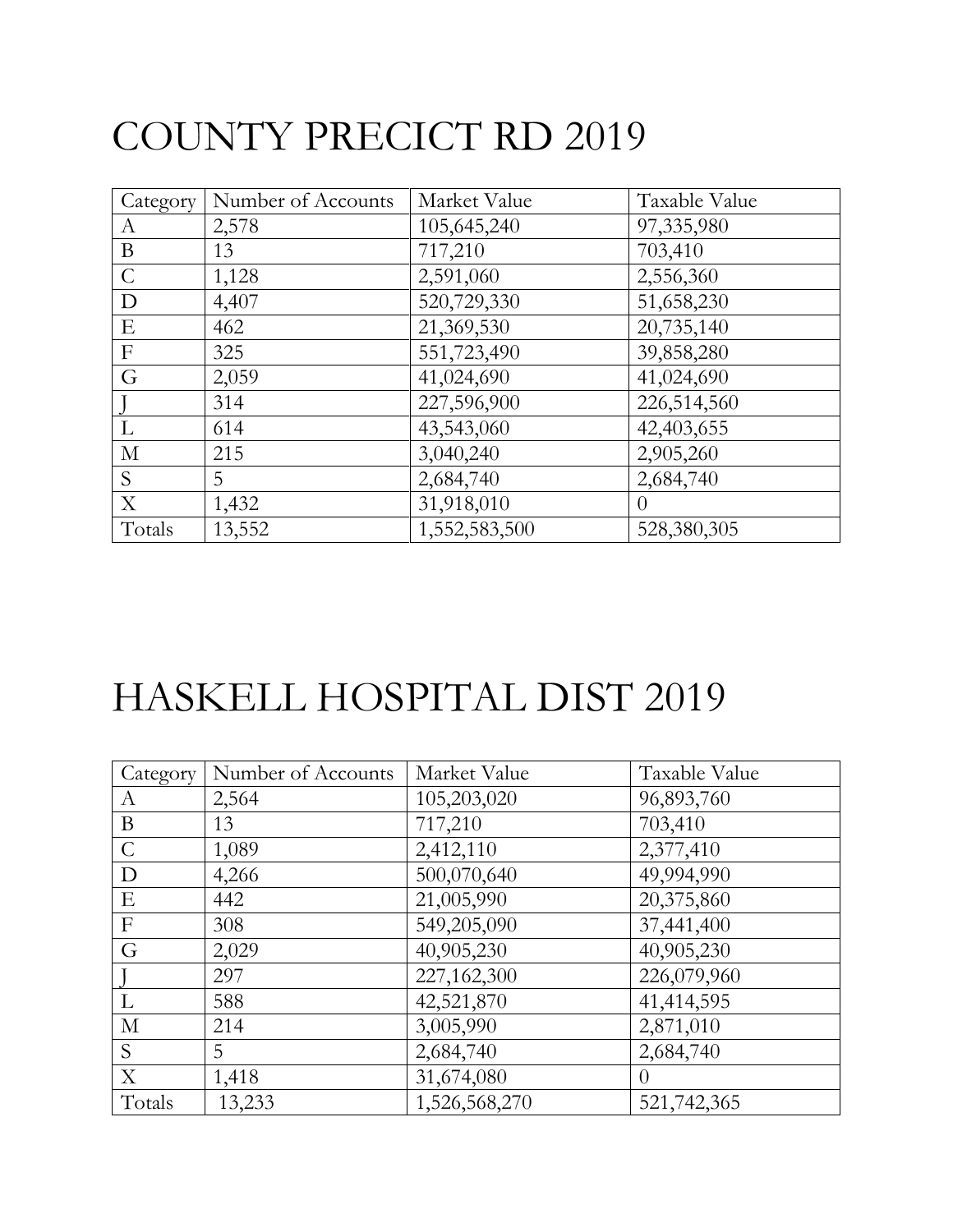# STAMFORD HOSPTIAL DIST 2019

| Category      | Number of Accounts | Market Value | Taxable Value |
|---------------|--------------------|--------------|---------------|
| A             | 14                 | 442,220      | 442,220       |
| $\mathcal{C}$ | 39                 | 178,950      | 178,950       |
| D             | 141                | 20,658,690   | 1,663,240     |
| E             | 20                 | 363,540      | 359,280       |
| $\mathbf{F}$  | 17                 | 2,518,400    | 2,416,880     |
| G             | 30                 | 119,460      | 119,460       |
|               | 16                 | 434,300      | 434,300       |
|               | 22                 | 1,020,080    | 987,950       |
| $\mathbf{M}$  |                    | 34,250       | 34,250        |
| X             | 19                 | 245,340      | $\theta$      |
| Totals        | 319                | 26,015,230   | 6,636,530     |

#### HASKELL CISD 2019

| Category         | Number of Accounts | Market Value  | Taxable Value |
|------------------|--------------------|---------------|---------------|
| A                | 1,703              | 84,788,190    | 55,261,310    |
| $\bf{B}$         | 10                 | 667,300       | 633,900       |
| $\mathcal{C}$    | 601                | 1,256,950     | 1,243,160     |
| D                | 2,264              | 254,180,970   | 26,459,150    |
| E                | 195                | 12,241,280    | 9,417,910     |
| $\boldsymbol{F}$ | 213                | 394, 345, 980 | 63,604,300    |
| G                | 1,174              | 16,882,300    | 16,882,300    |
|                  | 134                | 94,124,040    | 93,135,530    |
| L                | 337                | 30,294,870    | 30,214,265    |
| $\mathbf{M}$     | 26                 | 587,960       | 321,140       |
| S                | $\overline{4}$     | 2,192,220     | 2,192,220     |
| X                | 928                | 20,475,980    | $\theta$      |
| Totals           | 7,589              | 912,048,040   | 299, 365, 185 |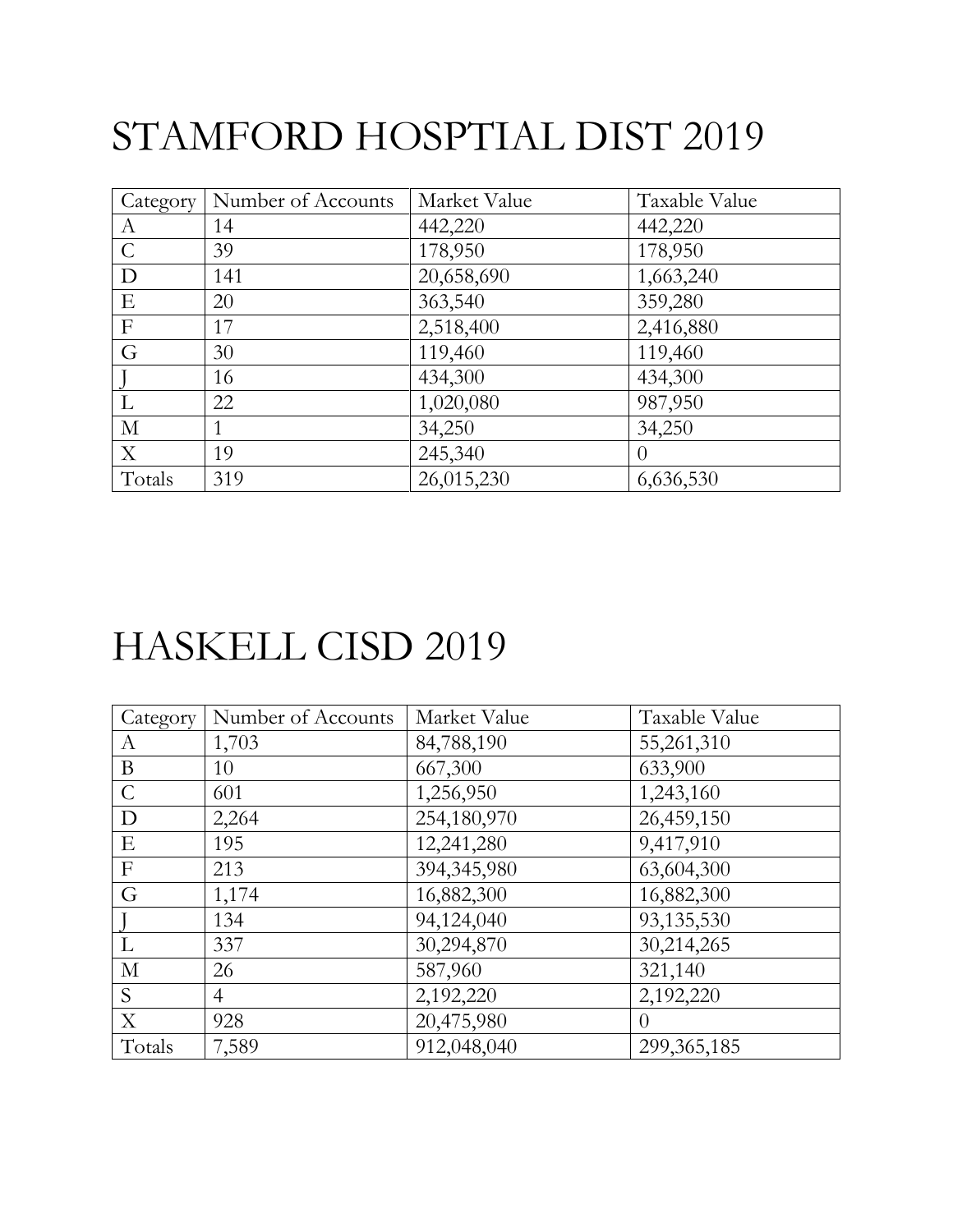## KNOX CITY –O'BRIEN CISD 2019

| Category         | Number of Accounts | Market Value | Taxable Value |
|------------------|--------------------|--------------|---------------|
| $\boldsymbol{A}$ | 83                 | 1,646,350    | 940,170       |
| $\mathcal{C}$    | 109                | 158,130      | 158,130       |
| D                | 336                | 31,491,380   | 5,724,250     |
| E                | 35                 | 666,640      | 384,880       |
| F                | 12                 | 284,760      | 284,760       |
| G                | 218                | 5,006,410    | 5,006,410     |
|                  | 32                 | 2,963,060    | 2,963,060     |
| L                | 13                 | 1,411,080    | 1,411,080     |
| $\mathbf{M}$     | 3                  | 75,650       | 50,650        |
| X                | 133                | 3,563,010    | $\theta$      |
| Totals           | 974                | 47,266,470   | 16,923,390    |

#### MUNDAY CISD 2019

| Category | Number of Accounts | Market Value | Taxable Value |
|----------|--------------------|--------------|---------------|
|          | 64                 | 8,752,700    | 748,960       |
|          |                    | 58,060       | 23,060        |
|          |                    | 31,924,480   | 9,248,760     |
|          |                    | 6,094,220    | 6,094,220     |
| Totals   | 74                 | 46,829,460   | 16,115,000    |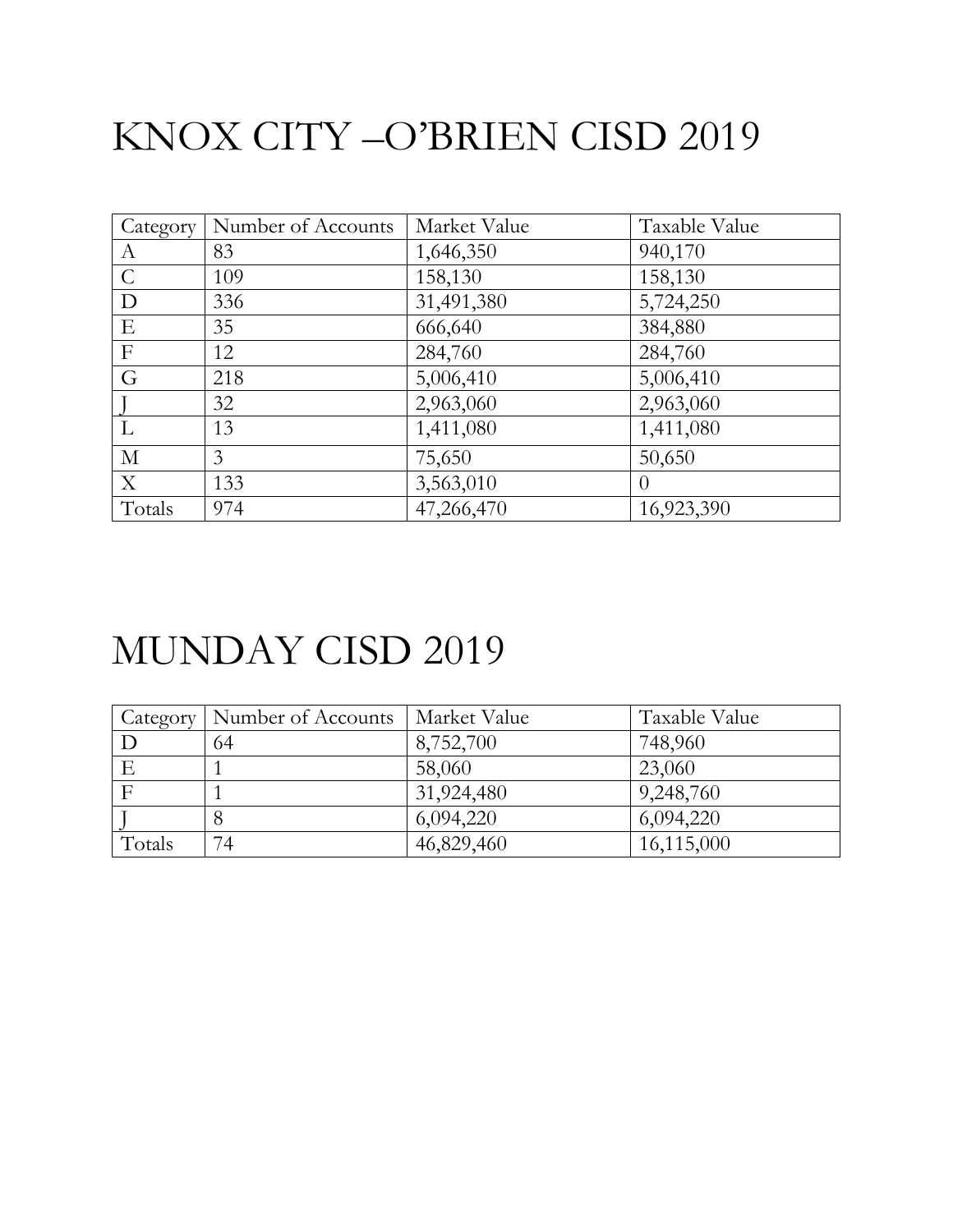## PAINT CREEK ISD 2019

| Category      | Number of Accounts | Market Value  | Taxable Value |
|---------------|--------------------|---------------|---------------|
| A             | 337                | 6,354,330     | 4,937,360     |
| $\mathcal{C}$ | 109                | 776,450       | 760,130       |
| D             | 767                | 123,203,070   | 8,900,900     |
| E             | 102                | 4,300,450     | 2,954,550     |
| $\mathbf{F}$  | 16                 | 116,725,610   | 26,607,690    |
| G             | 258                | 2,121,620     | 2,121,620     |
|               | 62                 | 102,448,540   | 102,354,710   |
| L             | 87                 | 7,634,550     | 7,634,550     |
| $\mathbf M$   | 180                | 2,203,030     | 1,819,510     |
| S             |                    | 492,520       | 492,520       |
| X             | 215                | 4,121,150     | $\theta$      |
| Totals        | 2,134              | 370, 381, 320 | 158,583,540   |

#### RULE ISD 2019

| Category       | Number of Accounts | Market Value | Taxable Value |
|----------------|--------------------|--------------|---------------|
| А              | 441                | 12,414,150   | 5,967,740     |
| B              | 3                  | 39,910       | 39,910        |
| $\mathcal{C}$  | 270                | 220,580      | 215,990       |
| D              | 835                | 82,442,520   | 8,161,730     |
| E              | 109                | 3,739,560    | 1,924,000     |
| $\overline{F}$ | 66                 | 5,924,260    | 5,903,220     |
| G              | 340                | 16,888,750   | 16,888,750    |
|                | 59                 | 21,531,970   | 21,531,970    |
| L              | 138                | 3,177,990    | 3,065,790     |
| M              | 5                  | 139,350      | 54,630        |
| X              | 198                | 3,523,940    | $\Omega$      |
| Totals         | 2,464              | 150,042,980  | 63,753,730    |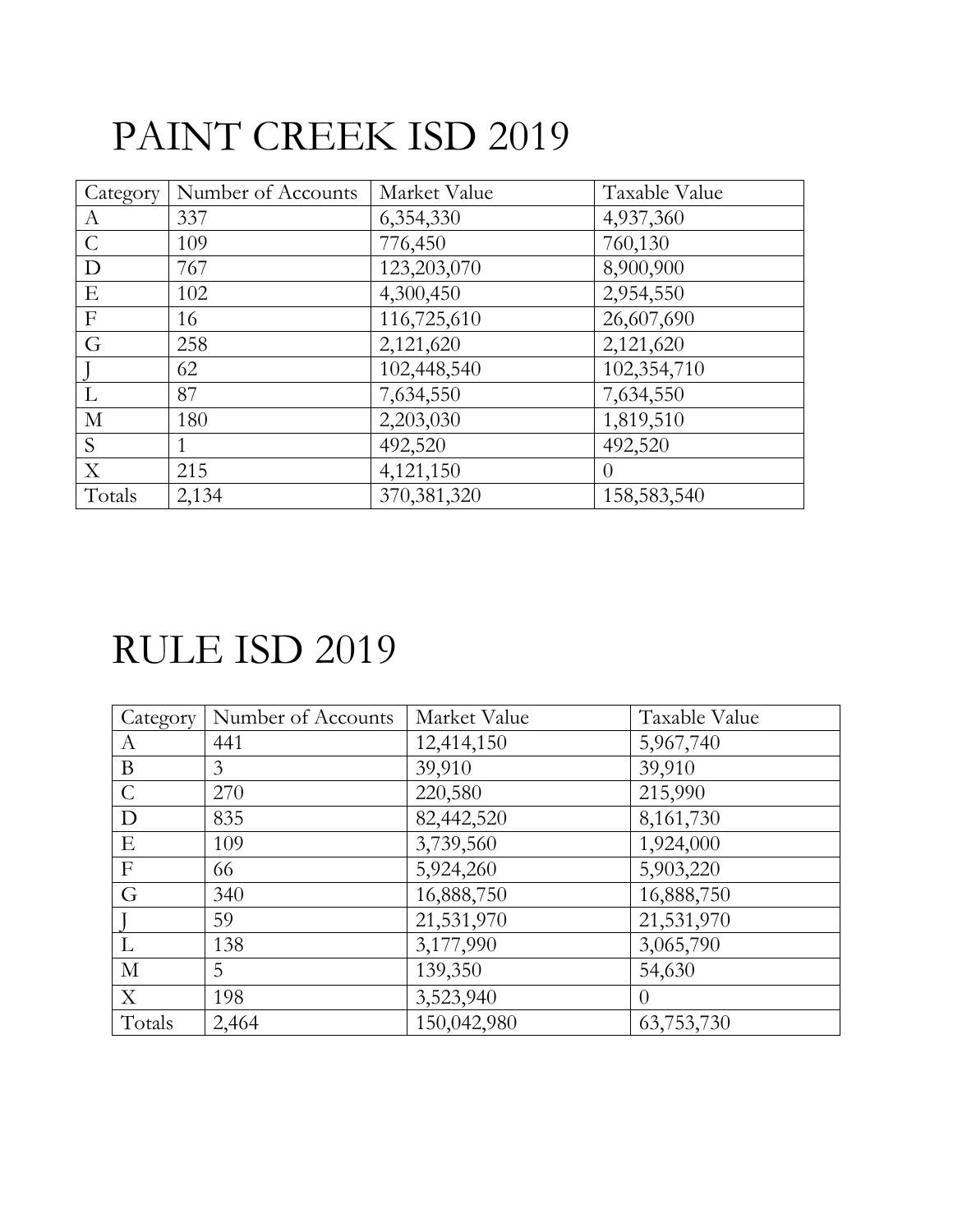### STAMFORD ISD 2019

| Category      | Number of Accounts | Market Value | Taxable Value  |
|---------------|--------------------|--------------|----------------|
| A             | 14                 | 442,220      | 358,940        |
| $\mathcal{C}$ | 39                 | 178,950      | 178,950        |
| D             | 141                | 20,658,690   | 1,663,240      |
| E             | 20                 | 363,540      | 233,260        |
| $\mathbf{F}$  | 17                 | 2,518,400    | 2,416,880      |
| G             | 30                 | 119,460      | 119,460        |
|               | 16                 | 434,300      | 434,300        |
| L             | 22                 | 1,020,080    | 987,950        |
| $\mathbf{M}$  | 1                  | 34,250       | 9,250          |
| X             | 19                 | 245,340      | $\overline{0}$ |
| Totals        | 319                | 26,015,230   | 6,402,230      |

### N CENT WATER AUTH 2019

| Category       | Number of Accounts | Market Value | Taxable Value    |
|----------------|--------------------|--------------|------------------|
| А              | 1,291              | 69,742,690   | 63,172,840       |
| B              | 10                 | 677,300      | 663,500          |
| $\mathcal{C}$  | 372                | 580,270      | 568,480          |
| D              | 123                | 1,638,890    | 372,160          |
| Ε              | 15                 | 1,914,600    | 1,874,060        |
| $\overline{F}$ | 154                | 21,410,260   | 20,717,910       |
|                | 26                 | 5,251,980    | 5,251,980        |
| L              | 213                | 9,703,030    | 9,622,425        |
| $\mathbf{M}$   | 13                 | 274,730      | 245,460          |
| S              | 3                  | 273,610      | 273,610          |
| X              | 258                | 16,991,110   | $\left( \right)$ |
| Totals         | 2478               | 128,458,470  | 102,762,425      |